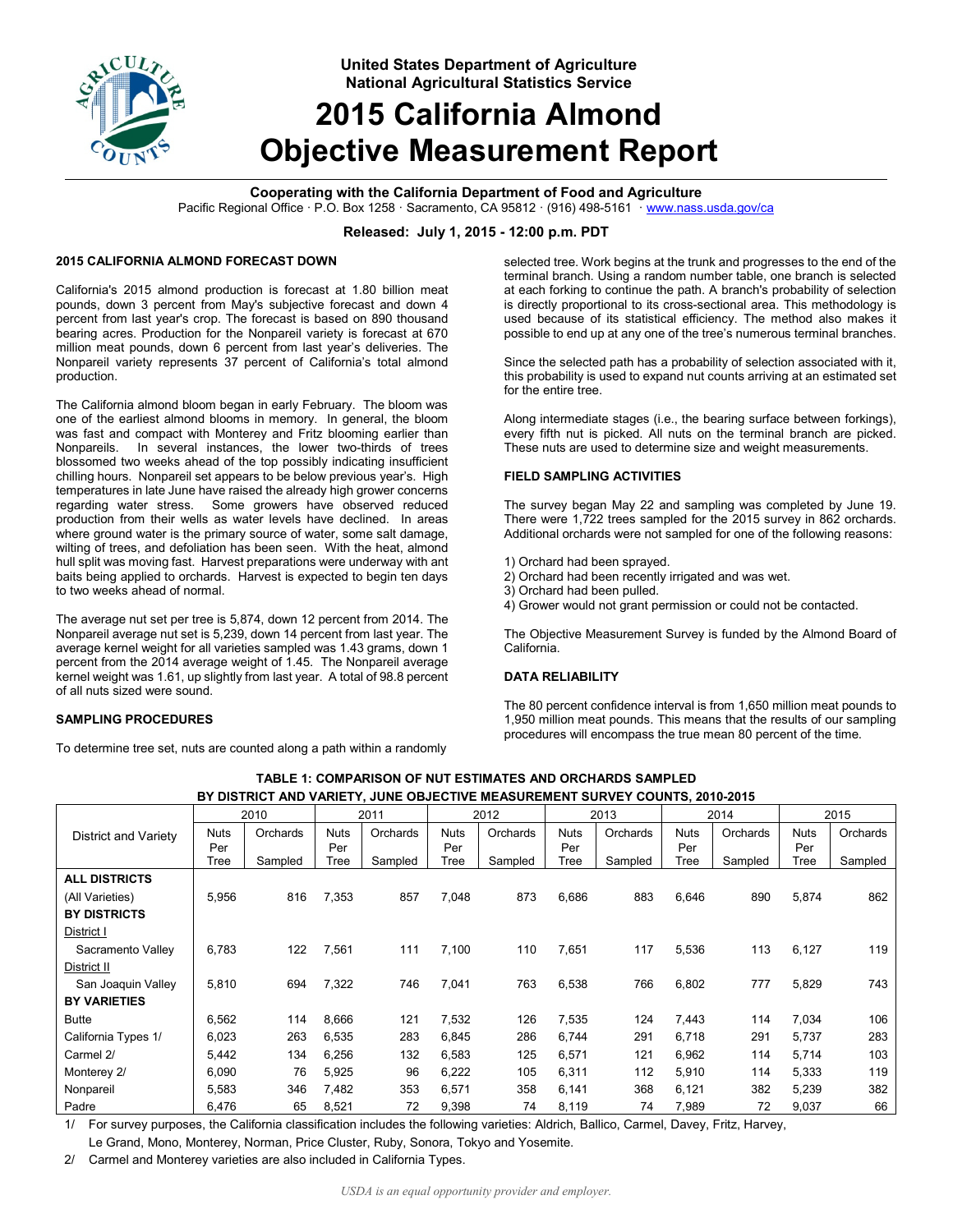|                       | Kernel       | Kernel Size (Millimeters) |                | Grade (Percent of Nuts) 1/ |              |            |          |            |               |              |          |
|-----------------------|--------------|---------------------------|----------------|----------------------------|--------------|------------|----------|------------|---------------|--------------|----------|
| District and Variety  | Weight       |                           |                | Edible Nuts                |              | Insect     |          | Natural    |               |              |          |
|                       | (Grams)      | Length                    | Width          | Thickness                  | Singles      | Doubles    | Damage   | Shrivel    | Gum           | <b>Blank</b> | Other    |
| <b>ALL DISTRICTS</b>  |              |                           |                |                            |              |            |          |            |               |              |          |
| 2010                  | 1.72         | 23.38                     | 13.20          | 10.30                      | 94.7         | 4.0        | 21       | 1.0        | 2/            | 0.1          | 0.1      |
| 2011                  | 1.49         | 21.84                     | 12.52          | 9.92                       | 94.6         | 4.1        | 2/       | 0.8        | 0.1           | 0.2          | 0.2      |
| 2012                  | 1.48         | 21.40                     | 12.51          | 9.94                       | 93.4         | 5.7        | 2/       | 0.7        | 2/            | 0.1          | 2/       |
| 2013                  | 1.36         | 21.35                     | 12.11          | 9.76                       | 95.2         | 3.7        | 21       | 1.1        | 2/            | 21           | 21       |
| 2014                  | 1.45         | 21.42                     | 12.69          | 10.06                      | 96.3         | 2.4        | 2/       | 1.3        | 2/            | 2/           | 2/       |
| 2015                  | 1.43         | 21.43                     | 12.58          | 9.89                       | 96.0         | 2.8        | 2/       | 0.9        | 0.1           | 0.1          | 2/       |
| <b>BY DISTRICT</b>    |              |                           |                |                            |              |            |          |            |               |              |          |
| Sacramento Valley 3/  |              |                           |                |                            |              |            |          |            |               |              |          |
| 2010                  | 1.75         | 23.86                     | 13.44          | 10.23                      | 93.7         | 4.5        | 21       | 1.1        | 21            | 21           | 0.7      |
| 2011                  | 1.60         | 22.73                     | 13.33          | 10.02                      | 92.1         | 6.2        | 2/       | 0.6        | 2/            | 2/           | 1.1      |
| 2012                  | 1.54         | 22.32                     | 13.22          | 10.07                      | 94.1         | 3.9        | 2/       | 1.3        | 2/            | 0.3          | 0.3      |
| 2013                  | 1.44         | 21.95                     | 12.62          | 9.90                       | 93.0         | 5.3        | 2/       | 1.1        | 0.2           | 2/           | 0.5      |
| 2014                  | 1.60         | 22.35                     | 13.38          | 10.43                      | 95.1         | 2.4        | 2/       | 2.0        | 2/            | 2/           | 0.4      |
| 2015                  | 1.51         | 21.84                     | 13.14          | 9.99                       | 95.5         | 2.7        | 21       | 0.3        | 0.6           | 0.7          | 0.2      |
| San Joaquin Valley 4/ |              |                           |                |                            |              |            |          |            |               |              |          |
| 2010                  | 1.71         | 23.28                     | 13.15          | 10.31                      | 94.9         | 3.9        | 2/       | 1.0        | 2/            | 0.2          | 2/       |
| 2011                  | 1.48         | 21.70                     | 12.40          | 9.90                       | 95.0         | 3.8        | 21       | 0.8        | 0.1           | 0.2          | 0.1      |
| 2012                  | 1.48         | 21.26                     | 12.40          | 9.93                       | 93.3         | 6.0        | 2/       | 0.6        | 2/            | 0.1          | 21       |
| 2013                  | 1.34         | 21.25                     | 12.02          | 9.74                       | 95.5         | 3.4        | 2/       | 1.0        | 21            | 21           | 21       |
| 2014                  | 1.43         | 21.31                     | 12.61          | 10.01                      | 96.4         | 2.4        | 2/       | 1.2        | 2/            | 2/           | $2/$     |
| 2015                  | 1.41         | 21.37                     | 12.48          | 9.87                       | 96.1         | 2.9        | 2/       | 1.0        | 2/            | 2/           | 2/       |
| <b>BY VARIETY</b>     |              |                           |                |                            |              |            |          |            |               |              |          |
| <b>Butte</b>          |              |                           |                |                            |              |            |          |            |               |              |          |
| 2010                  | 1.43         | 20.54                     | 12.39          | 10.15                      | 94.2         | 4.3        | 21       | 1.1        | 2/            | 0.1          | 0.1      |
| 2011                  | 1.24         | 19.33                     | 11.84          | 9.78                       | 94.5         | 4.5        | 2/       | 0.7        | 2/            | 0.1          | 0.2      |
| 2012                  | 1.20         | 18.54                     | 11.77          | 9.83                       | 92.5         | 6.4        | 21       | 0.9        | 0.1           | 0.1          | 2/       |
| 2013                  | 1.11         | 18.51                     | 11.48          | 9.58                       | 94.8         | 3.9        | 2/       | 1.1        | 2/            | 21           | 0.1      |
| 2014                  | 1.20         | 18.46                     | 12.04          | 10.01                      | 96.7         | 1.8        | 2/       | 1.3        | 21            | 21           | 0.1      |
| 2015                  | 1.14         | 18.19                     | 11.75          | 9.76                       | 95.2         | 3.4        | 2/       | 0.9        | 0.3           | 0.3          | 2/       |
| California Types 5/   |              |                           |                |                            |              |            |          |            |               |              |          |
| 2010                  | 1.71         | 24.08                     | 12.73          | 10.34                      | 93.2         | 5.9        | 2/       | 0.7        | 0.1           | 2/           | 0.1      |
| 2011                  | 1.55         | 22.94                     | 12.27          | 9.94                       | 92.1         | 6.8        | 2/       | 0.6        | 0.1           | 0.2          | 0.2      |
| 2012                  | 1.53         | 22.45                     | 12.23          | 10.00                      | 90.7         | 8.7        | 2/       | 0.5        | 2/            | 21           | 21       |
| 2013                  | 1.41         | 22.49                     | 11.79          | 9.79                       | 93.2         | 5.6        | 21       | 1.1        | 2/            | 21           | 21       |
| 2014                  | 1.45         | 22.14                     | 12.20          | 10.00                      | 95.5         | 3.2        | 2/       | 1.2        | 2/            | 2/           | 2/       |
| 2015                  | 1.46         | 22.60                     | 12.28          | 9.84                       | 94.9         | 3.7        | 21       | 1.1        | 0.1           | 21           | 0.1      |
| Carmel 6/             |              |                           |                |                            |              |            |          |            |               |              |          |
| 2010                  | 1.70         | 24.56                     | 12.57          | 10.20                      | 94.8         | 4.2        | 2/       | 0.8        | 0.1           | 2/           | 0.1      |
| 2011                  | 1.50         | 22.81                     | 12.08          | 9.79                       | 94.6         | 4.5        | 21       | 0.7        | 2/            | 21           | 21       |
| 2012                  | 1.51         | 22.41                     | 12.20          | 9.90                       | 91.9         | 7.5        | 2/       | 0.6        | 2/            | 2/           | 21       |
| 2013                  | 1.38         | 22.19                     | 11.47          | 9.69                       | 92.8         | 6.0        | 2/       | 1.1        | 0.1           | 21           | 2/       |
| 2014                  | 1.48         | 22.21                     | 12.15          | 10.04                      | 95.5         | 3.2        | 2/       | 1.3        | 2/            | 21           | 2/       |
| 2015                  | 1.45         | 22.70                     | 12.10          | 9.82                       | 95.0         | 3.7        | 2/       | 1.0        | 0.1           | 0.1          | 2/       |
| Monterey 6/           |              |                           |                |                            |              |            |          |            |               |              |          |
| 2010                  | 1.89         | 25.26                     | 13.23          | 10.66                      | 88.9         | 10.6       | 21       | 0.5        | 21            | 21           | 21       |
| 2011                  | 1.76         | 24.65                     | 12.83          | 10.21                      | 86.7         | 12.3       | 2/       | 0.5        | 0.3           | 2/           | 0.1      |
| 2012                  | 1.71         | 24.06                     | 12.76          | 10.25                      | 86.8         | 12.6       | 2/       | 0.4        | 0.1           | 0.1          | 2/       |
| 2013                  | 1.56         | 24.29                     | 12.27          | 9.84                       | 92.1         | 6.9        | 21       | 0.8        | 2/            | 21           | 0.1      |
| 2014                  | 1.54         | 23.26                     | 12.51          | 10.01                      | 94.8         | 3.9        | 2/       | 1.1        | 21            | 2/           | 0.1      |
| 2015                  | 1.59         | 23.75                     | 12.67          | 9.91                       | 94.3         | 4.5        | 2/       | 1.0        | 0.1           | 2/           | 2/       |
| Nonpareil             |              |                           |                |                            |              |            |          |            |               |              |          |
| 2010                  | 1.89         | 24.49                     | 14.02          | 10.29                      | 95.8         | 2.5        | 2l       | 1.3        | $\frac{2}{l}$ | 0.2          | 0.2      |
| 2011                  | 1.60         | 22.75                     | 13.12          | 9.95                       | 96.1         | 2.4        | 21       | 1.0        | 0.1           | 0.2          | 0.3      |
| 2012                  | 1.64         | 22.55                     | 13.33          | 9.97                       | 94.8         | 4.0        | 21       | 0.9        | 21            | 0.2          | 0.1      |
| 2013                  | 1.48         | 22.36                     | 12.84          | 9.79                       | 96.2         | 2.6        | 21       | 1.0        | 21            | 21           | 0.1      |
| 2014                  | 1.60         | 22.57                     | 13.51          | 10.07                      | 96.8         | 2.0        | $2/$     | 1.1        | 21            | 21           | 21       |
| 2015                  | 1.61         | 22.76                     | 13.46          | 9.96                       | 96.8         | 2.2        | 21       | 0.7        | 0.2           | 0.1          | 21       |
| Padre                 |              |                           |                |                            |              |            |          |            |               |              |          |
| 2010                  | 1.49         | 20.65                     | 12.73          | 10.55                      | 96.3         | 2.1        | 21       | 1.2        | 21            | 0.4          | 21       |
| 2011                  | 1.25         | 18.94                     | 11.85          | 9.90                       | 97.3         | 1.9        | 21       | 0.7        | 21            | 21           | 21       |
| 2012                  | 1.20         | 18.15                     | 11.57          | 9.92                       | 96.8         | 2.3        | 21       | 0.5        | 21            | 0.3          | 2/       |
| 2013                  | 1.10         | 18.23                     | 11.35          | 9.79                       | 98.1         | 1.0        | 21       | 0.8        | 21            | 0.1          | 21       |
| 2014                  |              |                           |                |                            |              |            |          |            |               |              |          |
| 2015                  | 1.22<br>1.07 | 18.48<br>17.71            | 11.96<br>11.41 | 10.17<br>9.85              | 97.0<br>97.6 | 1.2<br>1.5 | 21<br>2/ | 1.8<br>0.8 | 21<br>2/      | 2/<br>2/     | 21<br>2/ |

**TABLE 2: WEIGHT, SIZE AND GRADE OF AVERAGE ALMOND SAMPLE, 2010-2015**

1/ Percentages may not add to 100 due to rounding.

2/ Not shown if less than 0.07 percent.

3/ Sacramento Valley includes these counties: Butte, Colusa, Glenn, Solano, Sutter, Tehama, Yolo and Yuba.

4/ San Joaquin Valley includes these counties: Fresno, Kern, Kings, Madera, Merced, San Joaquin, Stanislaus and Tulare.

5/ For survey purposes, the California classification includes the following varieties: Aldrich, Ballico, Carmel, Davey, Fritz, Harvey,

Le Grand, Mono, Monterey, Norman, Price Cluster, Ruby, Sonora, Tokyo and Yosemite.

6/ Carmel and Monterey varieties are also included in California Types.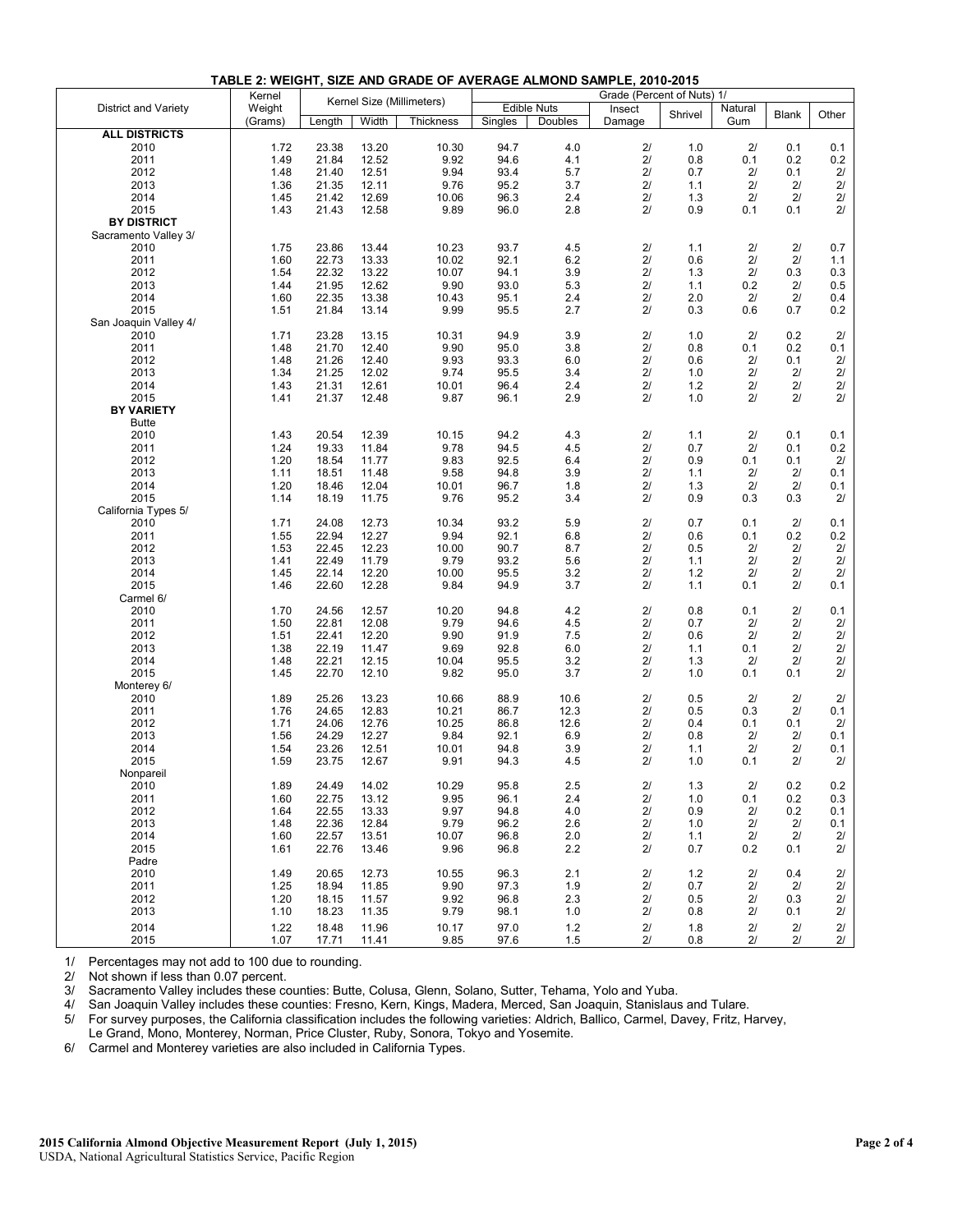

**ALMONDS BY VARIETY** 

**CALIFORNIA TYPE Nuts per Tree** 







**2015 California Almond Objective Measurement Report (July 1, 2015)**  USDA, National Agricultural Statistics Service, Pacific Region

**CARMEL TYPE Nuts per Tree** 



**BUTTE TYPE Nuts per Tree**